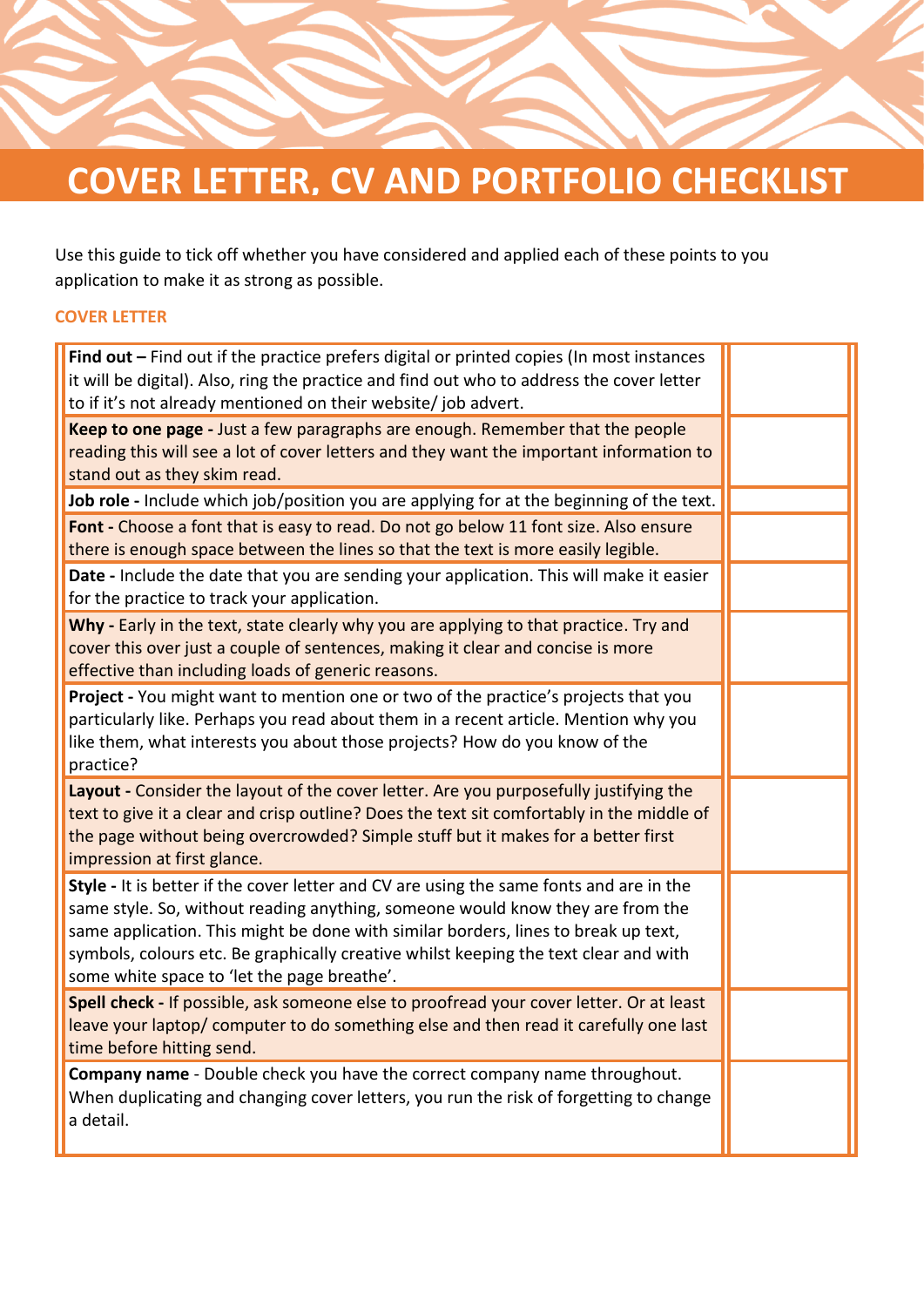| Style - The style should match your cover letter and preferably also your portfolio.<br>This includes use of graphics, colour scheme, font and font size.                                                                                                                                                              |  |
|------------------------------------------------------------------------------------------------------------------------------------------------------------------------------------------------------------------------------------------------------------------------------------------------------------------------|--|
| <b>One page -</b> Stick to one page max! A common mistake is to include too much<br>information. You need the important points to stand out and it's difficult for that to<br>happen with an overload of text.                                                                                                         |  |
| LESS IS MORE - Keep it as concise as possible and aim to have some white space so<br>that the CV is easier to follow.                                                                                                                                                                                                  |  |
| Headings - Use a bigger size or boldness for headings so that they can be easily<br>located by the eye.                                                                                                                                                                                                                |  |
| Interests - Include a small list/ sentence of your interests. It is important to get<br>across to the employer a sense of your personality. Remember practices are not only<br>looking for people with the skills but also people who will fit in the team well or<br>perhaps bring something different to the office. |  |
| Do Not - Do not include a picture of yourself. You will be employed based on your<br>experience and skills, therefore there is little point wasting the space.                                                                                                                                                         |  |
| Skills - As well as any software skills be sure to include other skills such as hand<br>drawing or model making. Also, don't be afraid to add non architecture skills that<br>might make you stand out. Perhaps you're a skilled painter, music mixer etc.                                                             |  |
| Voluntary work - Include any volunteering you have done even if it's not specific to<br>architecture.                                                                                                                                                                                                                  |  |
| Reference - Try and put two references including their phone number and email<br>address. If you are Part 1, make sure you put your tutor. If you are Part 2, try and put<br>one educational and one professional.<br>Avoid writing 'references available upon request'.                                               |  |
| Contact Details - Your CV should include your up-to-date contact details including<br>mobile, address and email address.                                                                                                                                                                                               |  |

**CV**